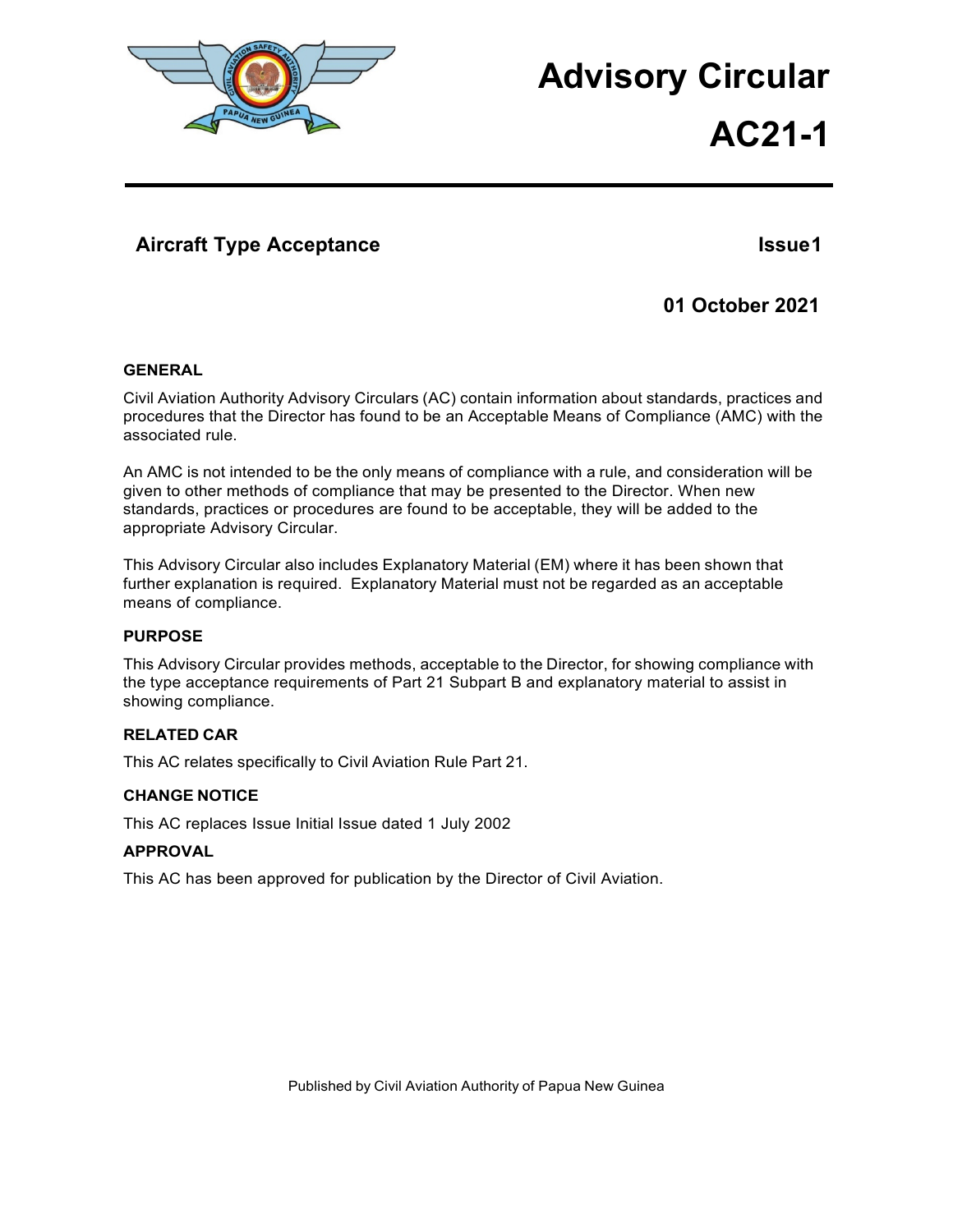# **Table of Contents**

### **Type [Acceptance](#page-2-0) Certificates 2**

| EM 21.11  |  |
|-----------|--|
| FM 21.1   |  |
| EM 21.15  |  |
| FM 21.17  |  |
| EM 21.19  |  |
| FM 21.21  |  |
| AMC 21.23 |  |
| FM 21.25  |  |
| FM 21.29  |  |
| EM 21.31  |  |
|           |  |

**[Appendix](#page-11-0) 1 - List of Type Accepted Aircraft Models 11**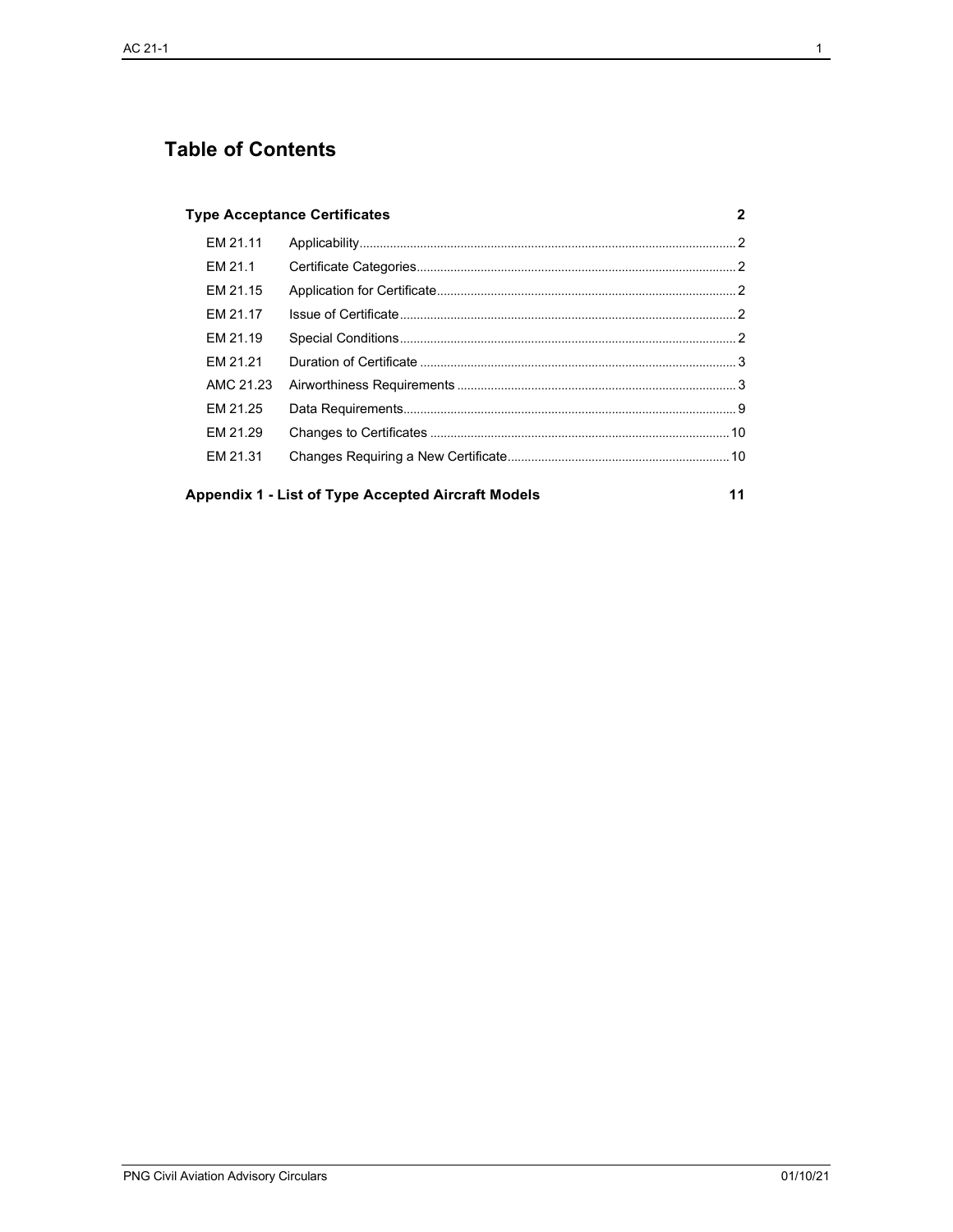# <span id="page-2-0"></span>**Type Acceptance Certificates**

## <span id="page-2-1"></span>**EM 21.11 Applicability**

To be eligible to operate in Papua New Guinea, under Part 91 an aircraft must have been issued with an airworthiness certificate.

Civil Aviation Rule Part 21 Subpart D prescribes the requirements for the issue of airworthiness certificates to aircraft. Airworthiness certificates are issued in three categories; Standard, Restricted, and Special.

Aircraft are only eligible for the standard or restricted airworthiness category if they have been type certificated in a foreign State and subsequently type accepted in Papua New Guinea.

Part 21 Subpart B prescribes the requirements for the issue and amendment of type acceptance certificates.

## <span id="page-2-2"></span>**EM 21.1 Certificate Categories**

Type acceptance certificates are issued in the standard and restricted categories.

## <span id="page-2-3"></span>**EM 21.15 Application for Certificate**

Any person or organisation may apply for a type acceptance certificate, including a foreign person or organisation such as the aircraft manufacturer. The support of the manufacturer or foreign type certificate holder will always be required however, due to the nature of the data required to be supplied.

The type acceptance certificate is issued in respect of the aircraft type itself, there is no certificate holder as such.

A type acceptance certificate is issued on the basis of the supply of the data specified in 21.25. It is not necessary for an example of the aircraft type to have been imported in order to apply for and be granted a type acceptance certificate.

An application for a type acceptance certificate is to be made on CA Form 21/01. This form is available from the CASA Airworthiness authority.

The foreign type certificate and exactly which models the type acceptance certificate is to cover should be carefully specified on the application form. The only restriction on the number of models that can be included in the application is that they must all be included on the same foreign type certificate and the data supplied, including flight manuals, must cover all the models.

## <span id="page-2-4"></span>**EM 21.17 Issue of Certificate**

A type acceptance certificate is issued to recognise a foreign type certificate in Papua New Guinea. Once issued, any aircraft of that type may enter Papua New Guinea without going through the type acceptance process.

The category of type acceptance granted will usually follow the category shown on the foreign type certificate, subject to a review of the certification basis by the CASA Airworthiness authority.

## <span id="page-2-5"></span>**EM 21.19 Special Conditions**

This rule is self explanatory.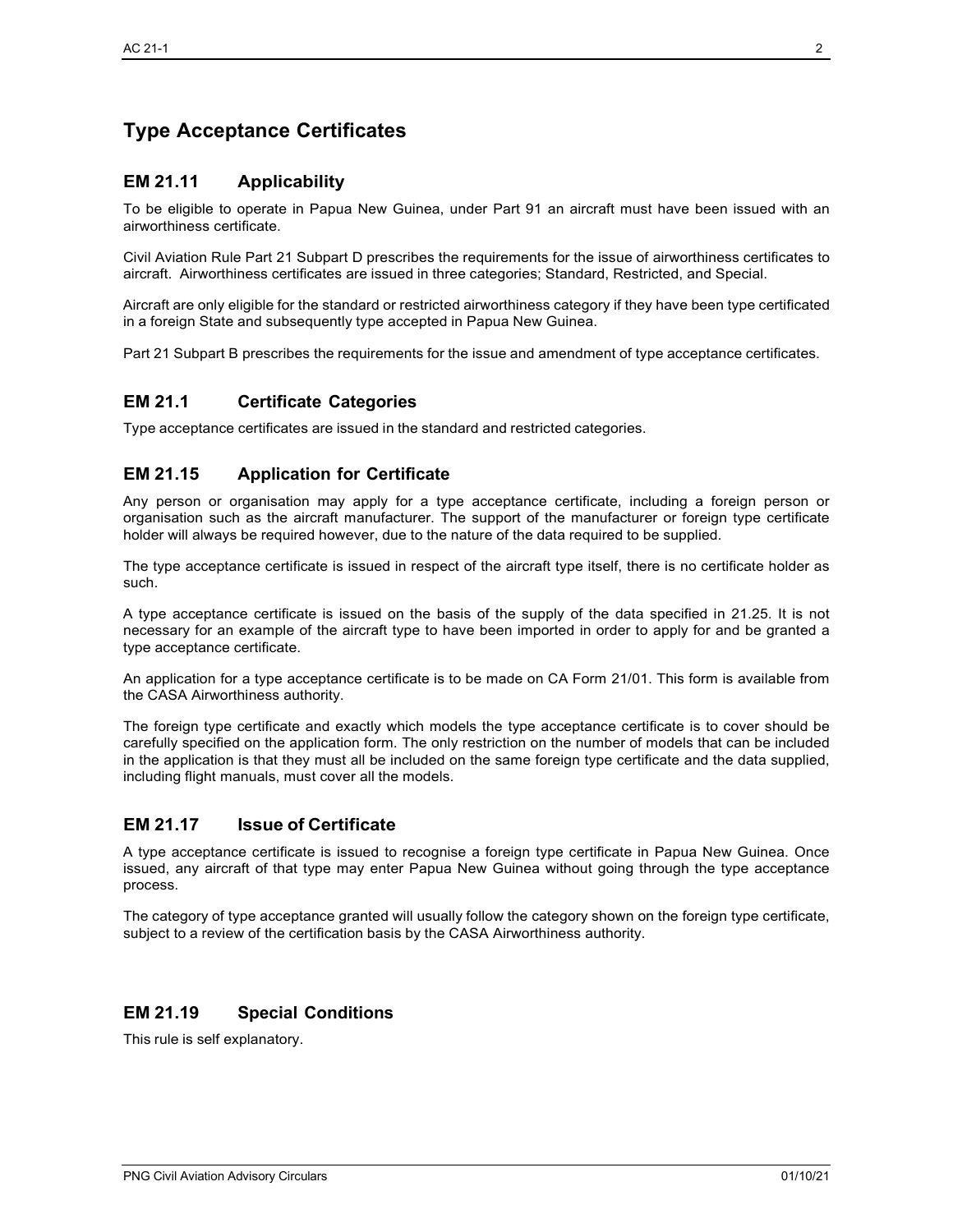## <span id="page-3-0"></span>**EM 21.21 Duration of Certificate**

This rule is self explanatory.

## <span id="page-3-1"></span>**AMC 21.23 Airworthiness Requirements**

For the issue of a type acceptance certificate, 21.23 requires the applicant to show that the aircraft complies with a set of airworthiness standards listed in Part 21, Appendix B.

### *Standard Category*

The airworthiness standards to be complied with for the issue of a standard category type acceptance certificate are prescribed in Part 21 Appendix B (a)—

- FAR Parts 23 through 35 inclusive (referred to as the basic standards); or
- airworthiness standards that are found by the Director to—
	- comply with the International Civil Aviation Organisation (ICAO) Annex 8 requirements and
	- provide levels of safety equivalent to the basic airworthiness standards of the FARs.

In addition, Part 21, Appendix C (c) details the requirement to provide a flight manual as part of the design standards for an aircraft.

#### *Basic Airworthiness Standards*

FAR Parts 23 through 35 inclusive are considered the basic airworthiness standards. Any equivalence is measured against these standards.

#### *Equivalent Airworthiness Standards*

The following paragraphs list the sets of standards accepted by the Director as being equivalent standards for the issue of a standard category type acceptance certificate. When an applicant applies for acceptance of a type certificated to one of these standards, the flight manual requirements of Part 21, Appendix C (c) should also be applied.

#### **(a) British Civil Airworthiness Requirements**

- BCAR Part 23 Light aeroplanes
- BCAR Part 29 Rotorcraft
- BCAR Part 31 Manned Free Balloons
- Older superseded BCARs (accepted for aircraft certificated to those standards at the time)—
	- Section D Aeroplanes
	- Section E Gliders
	- Section G Rotorcraft
	- Section K Light Aeroplanes
	- British Airworthiness Requirements Hot Air Balloons

British Civil Airworthiness Requirements are published by the—

Civil Aviation Authority Printing & Publications Service Greville House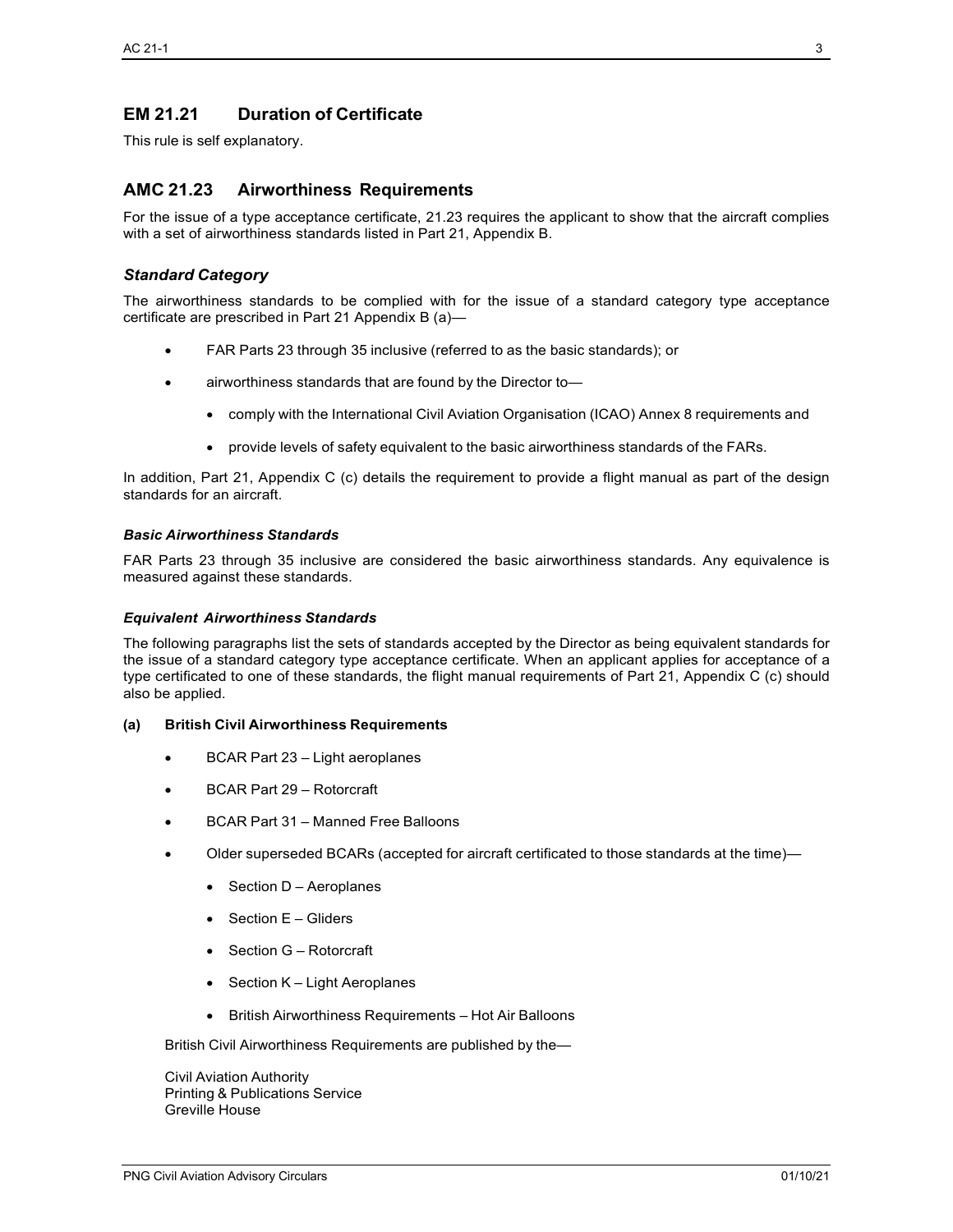37 Gratton Road, Cheltenham Gloucester GL50 2BN United Kingdom

British Airworthiness Requirements – Hot Air Balloons are published by the—

British Balloon and Airship Club Artillery Mansions 75 Victoria Street London SW 1 United Kingdom

#### **(b) Civil Air Regulations**

- Part 3 Airplane Airworthiness: Normal, Utility and Acrobatic Categories
- Part 4 b Airplane Airworthiness: Transport Category, subject to compliance with the SpecialAirworthiness Requirements of Federal Aviation Regulations Part 121 Subpart J
- Part 6 Rotorcraft Airworthiness: Normal Category
- Part 7 Rotorcraft Airworthiness: Transport Category

Civil Air Regulations were published by the Civil Aeronautics Board of the USA. They have now been superseded by Federal Aviation Regulations. Copies may be accessed through the CAA Airworthiness authority.

#### **(c) Special Federal Aviation Regulation (SFAR) No. 41**

SFAR 41 allowed certain aircraft to have passenger seat numbers increased beyond nine and take-off weights extended beyond 12 500 pounds. It applied only to aircraft certified under FAR Part 23 standards in force on or after 13 March 1971. Airworthiness certificates were not issued under SFAR 41 after 17 October 1991.

The standards of SFAR 41 will be accepted as equivalent standards, for aircraft issued with amended or supplementary type certificates by the FAA under SFAR 41, if—

- airworthiness certificates have been issued to the aircraft by the FAA; and
- for weights above 12 500 pounds, the additional requirements of SFAR 41 section 4(c) are complied with; and
- the exception of SFAR 41 section  $5(b)(1)$  is not applied; and
- for weights above 12 500 pounds, the applicant provides evidence that FAR 25.853(a) in force on 6 March 1995 is complied with.

**SFAR 41 section 4(c)** applies certain FAR Part 25 standards unless the airworthiness certificate states that ICAO Annex 8 requirements are not met. Included are—

- approach, climb, and take-off performance
- gust load standards
- smoke evacuation design
- engine rotation, restarting, and cooling design

The **SFAR 41 section 5(b)(1)** exception was only granted by the FAA for aircraft limited to FAR Part 91 non-commercial operations.

The **FAR Part 25.853(a)** requirements are applied by FAR 135.170 for aircraft certificated under SFAR 41 that are to be used for commercial operations. They are compartment interior requirements.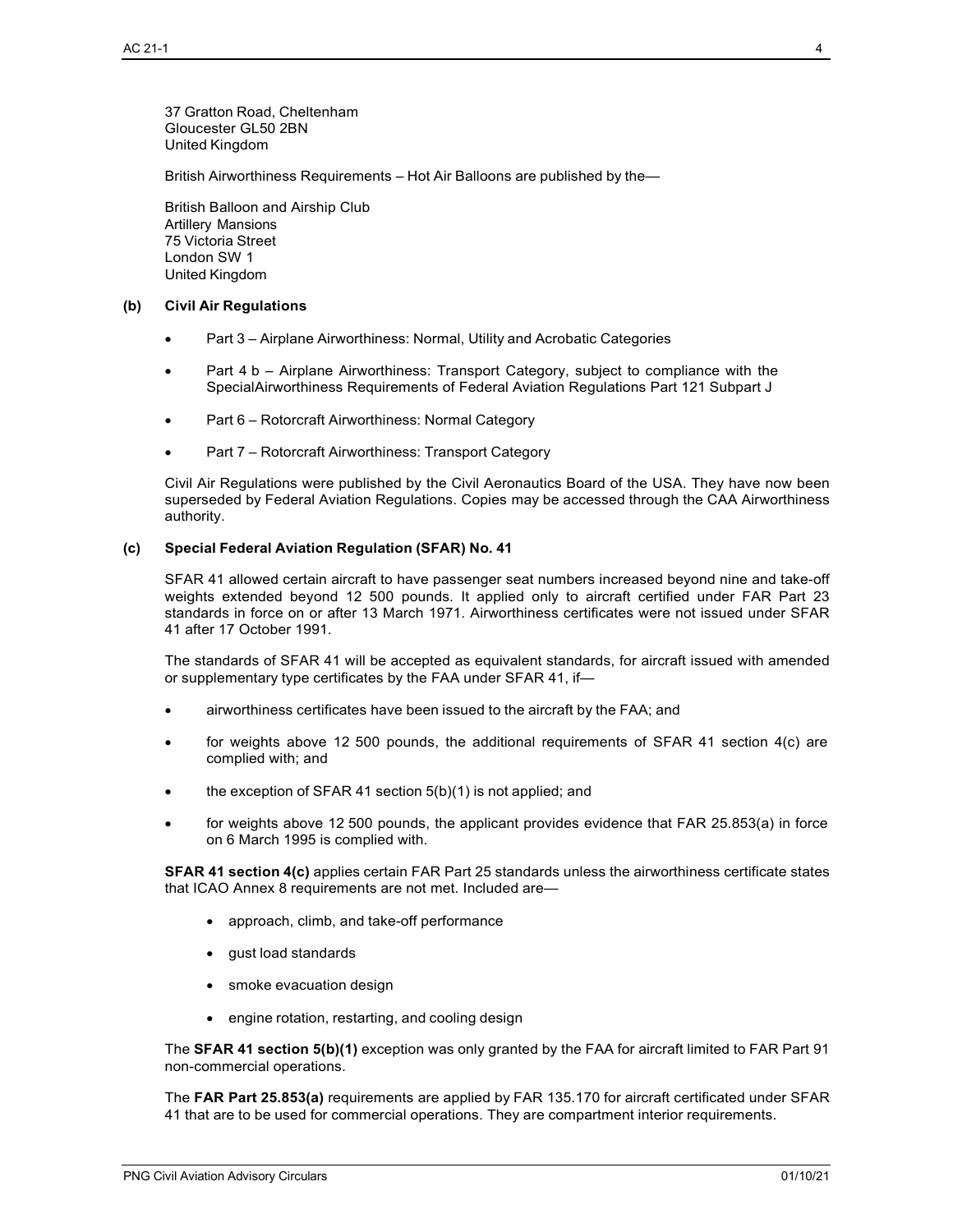#### **(d) Joint Aviation Requirements**

- JAR–22 Sailplanes and Powered Sailplanes
- JAR–23 Small Aeroplanes
- JAR–25 Large Aeroplanes
- JAR–E Engines
- JAR–P Propellers

Joint Aviation Requirements are published, for the Airworthiness Authorities Steering Committee, by—

Civil Aviation Authority Printing and Publication Services Greville House 37 Gratton Road, Cheltenham Gloucester GL50 2BN United Kingdom

#### **(e) Other Equivalent Standards**

Other sets of standards may be accepted by the Director as equivalent airworthiness standards if they meet the criteria of Part 21 Appendix B (a)(2). To provide evidence that the criteria are met, the Director may require an applicant to supply any or all of the following—

- a copy of the set of standards and, if they are written in a foreign language, a certified English translation
- evidence of the effective date
- evidence that the standards apply, in the country of origin, to operations equivalent to the types of operations defined in the CARs
- evidence that the standards are accepted as meeting the requirements of ICAO Annex 8
- a comparison of the requirements with those of the basic standards that apply for the class of aircraft, engine, or propeller at the same effective date
- accident data relating to the class of aircraft, engine, or propeller complying with the standards

At an early stage, the Director should be advised of any intentions to use a set of other equivalent standards. The Director may already hold the necessary evidence or may have accepted the proposed set of standards as equivalent. In other cases the Director may have previously decided that that particular set of standards does not meet the requirements for acceptance in the standard category.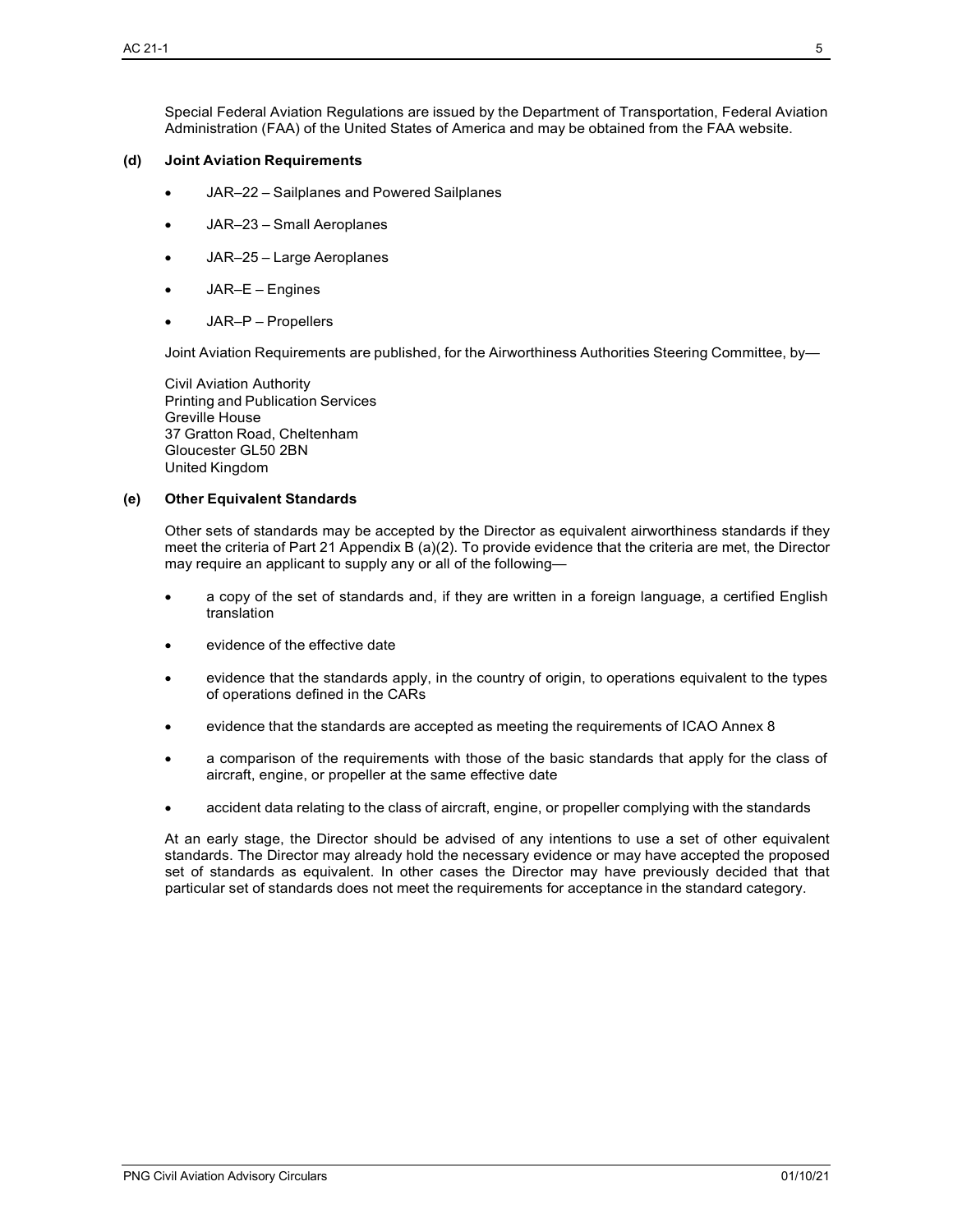## *Restricted Category*

For the issue of a restricted category type acceptance certificate, Part 21 Appendix B (b) prescribes acceptable airworthiness standards as—

- any of the Federal Aviation Regulations prescribed in Part 21 Appendix B (a)(1) excluding those requirements that the Director finds inappropriate for the purpose for which the aircraft is to be used; or
- a set of airworthiness design standards that the Director finds appropriate for the purpose for which the aircraft is to be used

#### **Purposes**

Restricted category type acceptance certificates may be issued for the following purposes—

- air operations under Part 135, provided the flight manual allows such operations
- Non-AOC operations under Part 91
- agricultural aircraft operations under Part 137
- special purpose operations, such as helicopter external load operations under Part 136.

Aircraft with a restricted category type acceptance certificate will only be eligible for the issue of an airworthiness certificate in the restricted category for the purpose the type acceptance certificate was issued.

#### **Appropriate Standards**

The following paragraphs list the sets of standards accepted by the Director as appropriate for the issue of a restricted category type acceptance certificate for each type of operation quoted. In each case, the flight manual requirements of Part 21, Appendix B (c) should also be applied.

#### **(a) Air Operations under Part 135**

#### **(b) Operations under Part 91**

(i) British Civil Airworthiness Requirements (BCAR) Section S – Small Light Aeroplanes

Applies to aeroplanes with—

- a maximum total weight of 390 kg
- a wing loading at maximum total weight not exceeding 25 kg per square metre
- a maximum fuel capacity of 50 litres
- a maximum of two occupants

Aircraft certificated under this standard are only certificated for Day-VFR non-aerobatic operations as specified in the flight manual and will be limited to non-hire or reward operations under Part 91 as will be specified on the airworthiness certificate.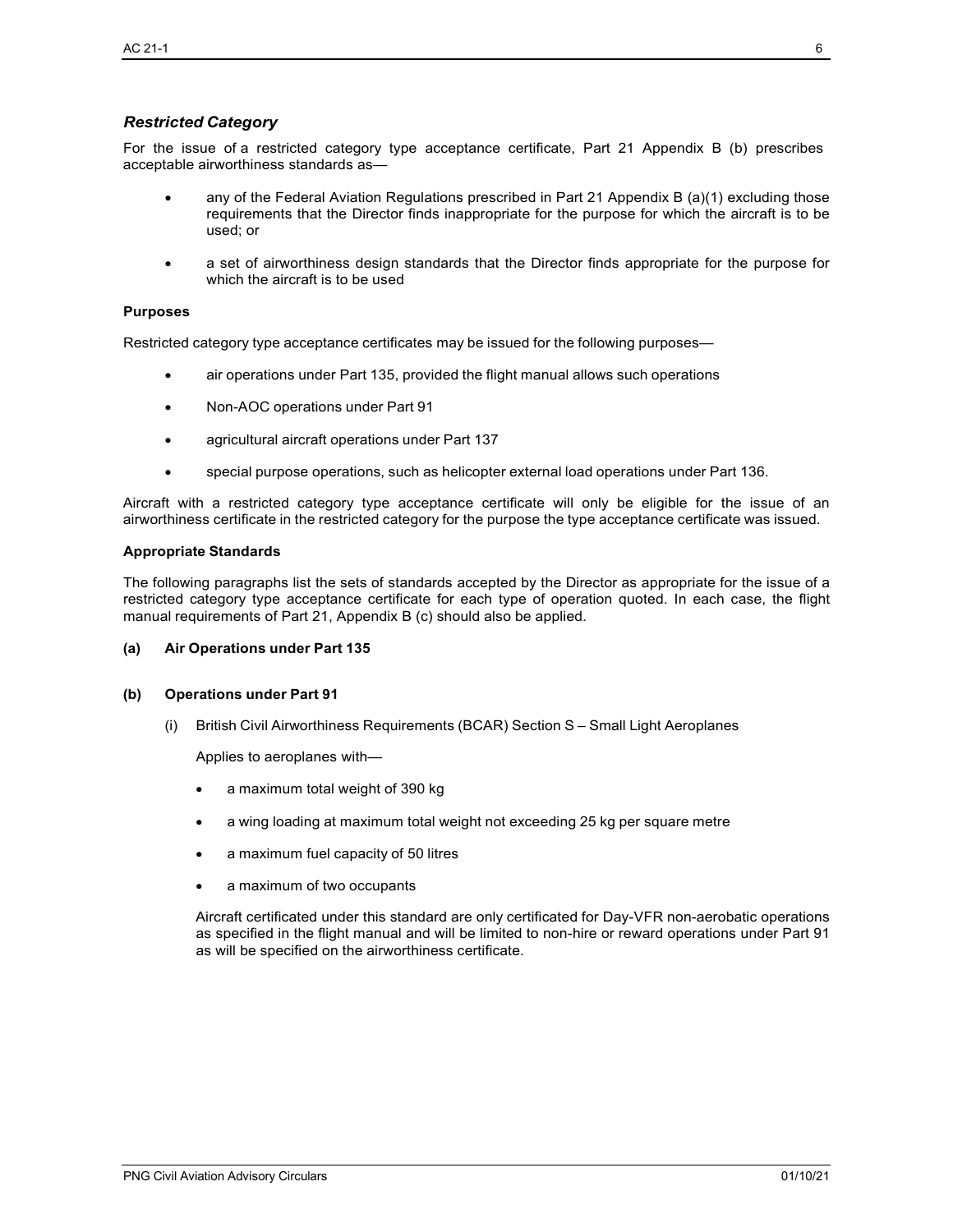(ii) Australian Civil Aviation Order (CAO) Section 101.55

Applies to aeroplanes with—

- a maximum total weight of 450 kg
- a stalling speed in the landing configuration of not more than 40 knots

The accepted sets of standards are those of CAO 101.55 except paragraph 3.3(d) and the noise certification requirements of paragraph 9.

Aircraft type certificated under this standard are only certificated for Day-VFR operation as specified in the flight manual, and will be limited to non-hire or reward operations under Part 91 as will be specified on the airworthiness certificate. The limitations may be reduced if the aircraft is fitted with a type certificated engine and propeller combination.

(iii) Joint Airworthiness Requirements JAR–VLA Very Light Aeroplanes

Applies to aeroplanes with

- a maximum certified take-off weight of not more than 750 kg
- a stalling speed in the landing configuration of not more than 45 knots

The acceptable means of compliance and interpretations of JAR–VLA Section 2 will also be accepted.

Aircraft type certified under these standards will be limited to operations under Part 91 and day-VFR flight.

(iv) Other Standards

Other sets of standards may be accepted by the Director under Part 21 Appendix B (b)(2) if the standards are appropriate for the purpose for which the aircraft is to be used. To provide evidence that the standards are appropriate, the Director may require the applicant to provide any of the following—

- a copy of the set of standards and, if they are written in a foreign language, a certified English translation
- evidence of the effective date
- for standards issued by a foreign Authority a statement of any conditions relating to the standards applied by the foreign Authority
- a comparison of the standards with those for standard type certificates for the same class of aircraft
- safety records of the aircraft for which the certificate has been applied for or for other aircraft of a similar type complying with the set of standards

Operational limitations may be applied by the Director to ensure an adequate level of safety is maintained.

Sets of standards that may be accepted for operations under Part 91 include—

- standards accepted for standard type certification with exceptions that do not reduce the level of safety significantly
- standards that applied before being replaced by standards accepted for standard type certification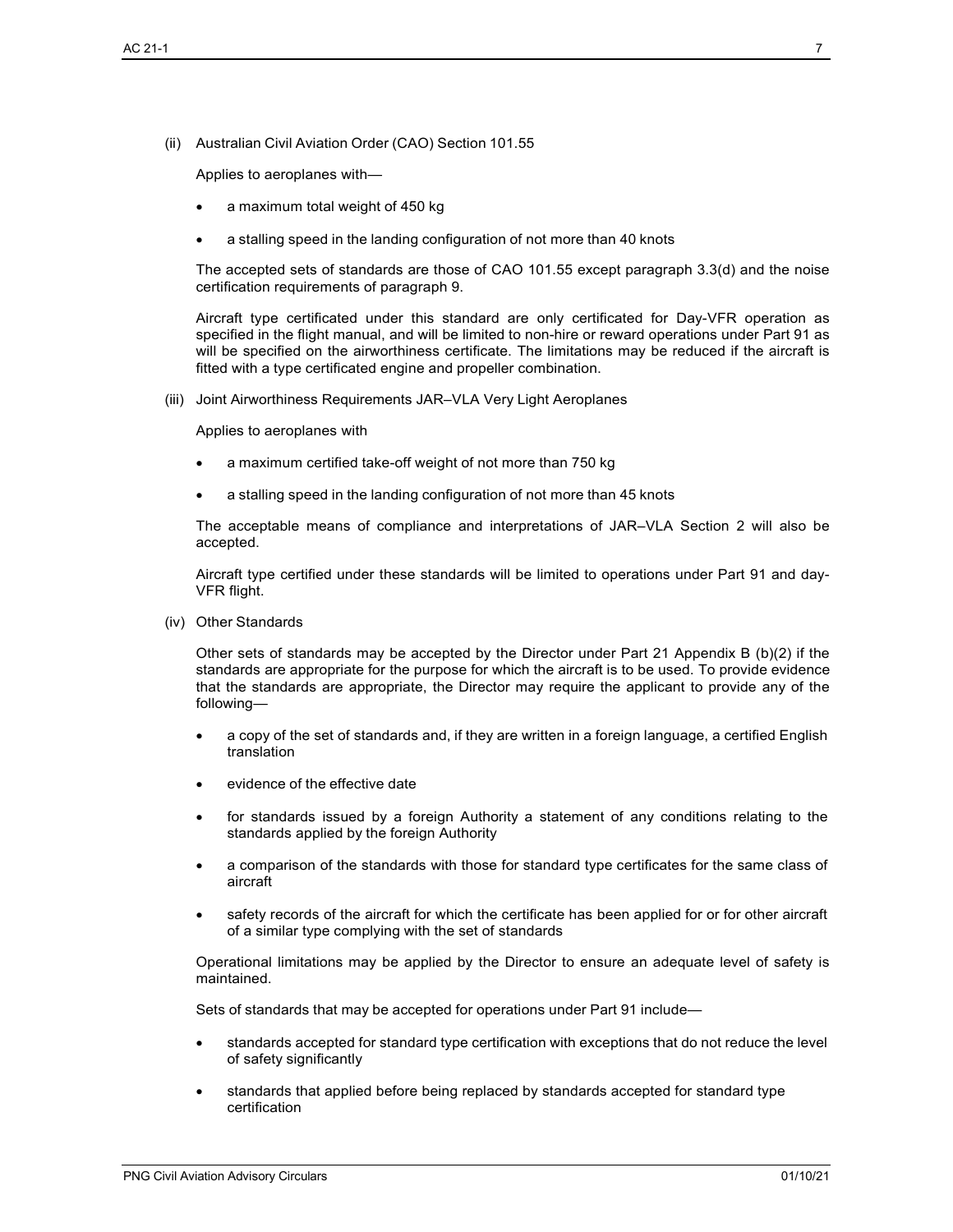- military airworthiness design standards that closely relate to civil airworthiness design standards
- standards that are not shown to fully comply with ICAO Annex 8
- standards limited by foreign Authorities to purposes equivalent to those listed above

To be acceptable, standards should include Instructions for Continuing Airworthiness.

The level of safety provided for the occupants will be assessed when applying limitations on a restricted category aircraft. A principle to be applied will be that a higher degree of protection should be provided when operating under Part 135 for hire or reward than when operating under Part 91 for other purposes. How closely the aircraft meets a Part 21 Appendix B (a)(1) standard will also be considered.

Depending on the degree of non-compliance with a Part 21 Appendix B  $(a)(1)$  standard – the reason for classification in the restricted category – the airworthiness certificate may either be limited to flight within New Zealand or may be endorsed—

*This aircraft does not meet the airworthiness requirements of ICAO, as prescribed by Annex 8 of the Convention on International Civil Aviation. For this reason special permission to operate must be obtained from each country over whose territory the aircraft is to be flown*.

#### **(c) Agricultural Aircraft Operations**

The following additional standards must be complied with for agricultural aircraft—

- Part 26 Appendix E which calls up the crew protection requirements prescribed in Section 35 of Appendix B of the United States of America Civil Aeronautics Manual 8 (CAM 8), dated 1 February 1965; and
- Part 137 Subpart F which calls up instrument and equipment requirements, including aircraft marking and placarding, and for an aeroplane fitted with internal dispensing equipment, jettison requirements.

CAM 8 Appendix B Section 35 includes requirements for—

- withstanding acceleration forces in crash landings for seats and harnesses
- locating and installing hoppers and spray tanks in a way to provide crew crash protection
- ventilating the cockpit to minimise the hazard to the crew from toxic materials
- corrosion protection of structure
- protection from flammable materials
- baffling of liquid containers

Part 137 jettison requirements require a system that should be simple to operate with the control locking automatically when moved to the jettison position. This arrangement should enable the load tobe fully discharged without requiring the pilot to continue holding the control. Control operating forces should not be excessive. The system must be able to jettison 80% of the load within 5 seconds.

While the airworthiness standards may prescribe take-off weight limitations, 137.101 exempts aircraft from compliance with these limitations for certain types of agricultural operations.

Although the above Section of CAM 8 is called up as additional requirements for agricultural aircraft, CAM 8 in its entirety has never been accepted in Papua New Guinea as an appropriate overall standard for an agricultural aircraft. This is because the structural and handling requirements are considerably abbreviated from the standard category airworthiness standard for that class of aircraft. Aircraft certificated to CAM 8 have only been accepted where the aircraft has also been shown to meet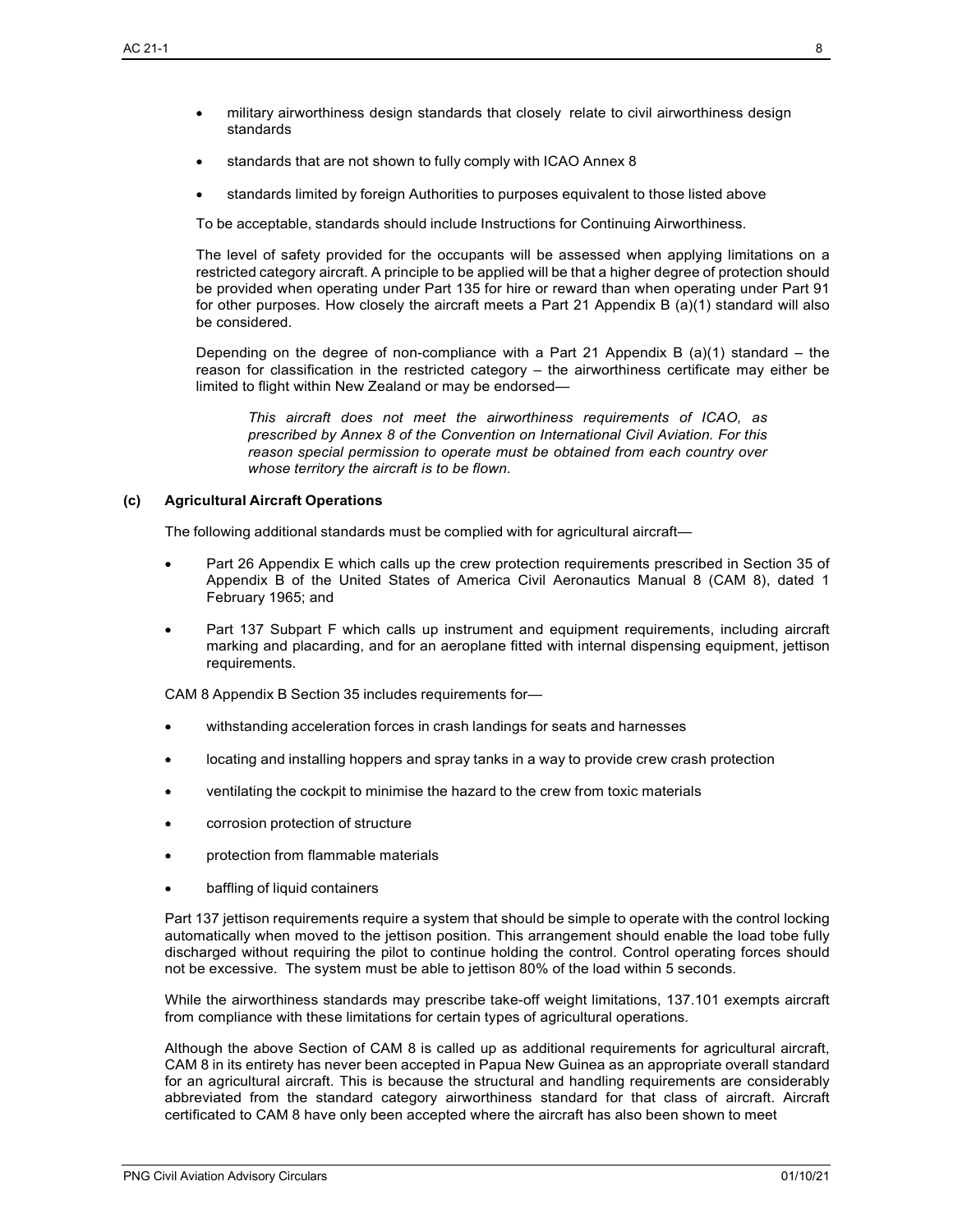the structural requirements of FAR Part 23, or an equivalent set of standards, either by a statement on the type certificate or a certified statement from the manufacturer. In addition the overall level of noncompliance with a Part 21 Appendix B (a)(1) standard shall be assessed.

#### **(d) Special Purpose Operations**

FAA type certificates issued in the restricted category for special purpose operations by ex-military aircraft, in accordance with FAR 21.25, may be accepted as the basis of the issue of a type acceptance certificate in the restricted category in Papua New Guinea. Issue of a type acceptance certificate will be subject to review of the airworthiness standards used and the types of operation approved.

The usual type acceptance process would apply including full support of the aircraft by the type certificate holder, who is often not the original manufacturer. In Papua New Guinea the aircraft will only be permitted to conduct the types of operation specified on the FAA type certificate.

## <span id="page-9-0"></span>**EM 21.25 Data Requirements**

Data supporting an application for type acceptance should be supplied at the time of the application, or, if it is not available at that time, a covering letter should be supplied giving the reasons and details of when the data will be available.

The applicant should supply with the application—

- photocopies of the—
	- aircraft type certificate
	- type certificate data sheet
	- any special condition or exemption documents quoted on the type certificate data sheet
	- compliance summary document
	- a copy of the airworthiness design standards only if it is one not already held by the CASA
- originals of the—
	- flight manual
	- illustrated parts catalogue
	- maintenance manual (only where required by the CASA)
	- service information for the aircraft, engine and propeller (only where required by the CASA).

As expressed in 21.25(c), an inherent part of type acceptance is continued support of the aircraft and component documentation. This will inevitably require the support of the respective manufacturers. 21.25(a)(7) requires an applicant to provide evidence that those manufacturers have formally agreed in writing to provide amendments and reissues of documents. This evidence may be a letter from the manufacturer's (aircraft, engine and propeller) or a completed form which is available from the CASA.

Where the application is for a model on a foreign type certificate, where another model on the same type certificate has already been type accepted, the CASA should be consulted before requesting data from the manufacturer as some or all of the data requirements may already be held by the CASA.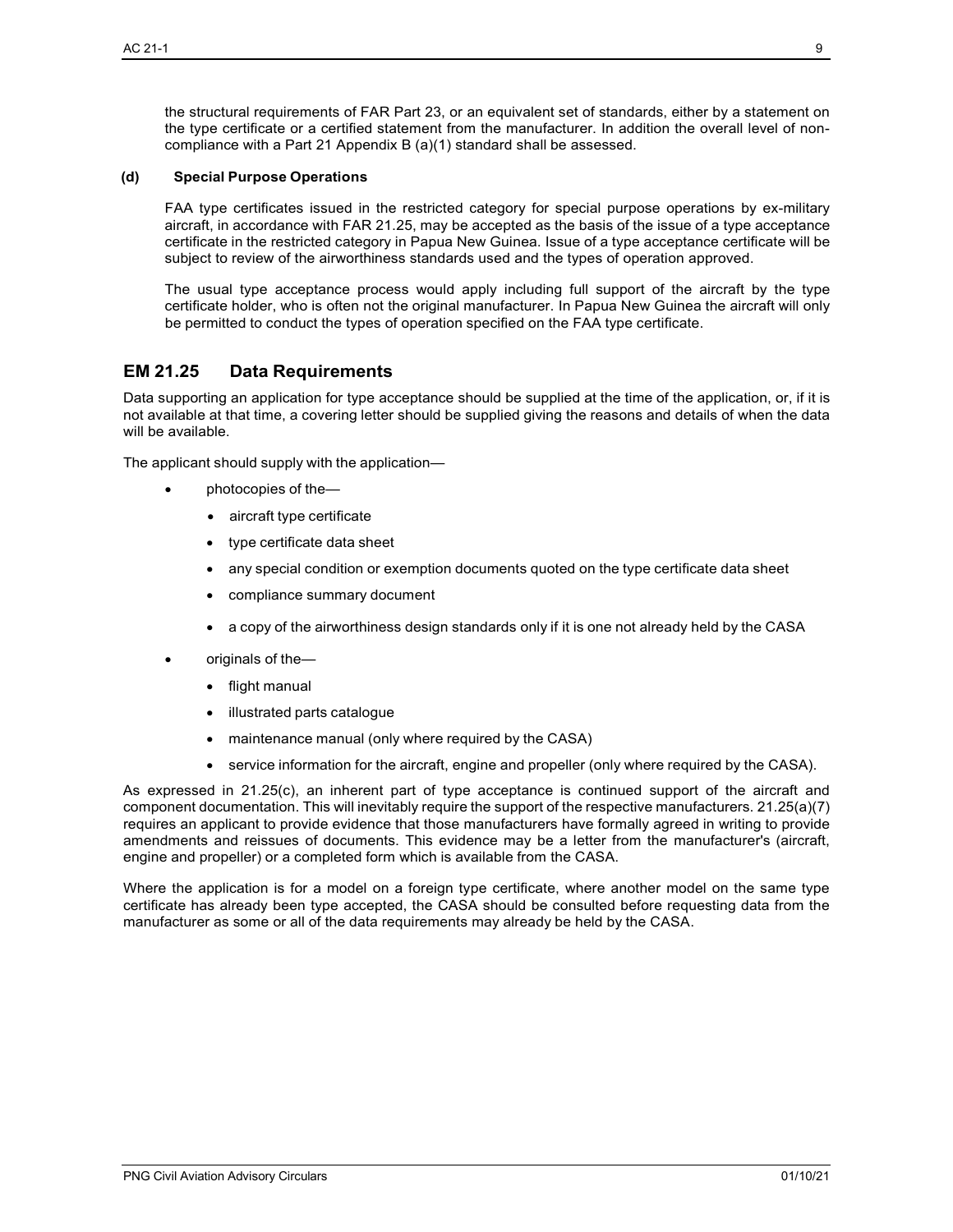| <b>DATA</b>                                                                                                                                  | <b>USE</b>                                                                                     |
|----------------------------------------------------------------------------------------------------------------------------------------------|------------------------------------------------------------------------------------------------|
| Maintenance, overhaul and repair manuals<br>for airframe, engines, propellers and<br>equipment additional to those required<br>under $21.43$ | Evaluation and issue of airworthiness<br>directives. Defect and engineering<br>investigations. |
| The detailed specification for the type                                                                                                      | Conformity with operating rule equipment<br>requirements.                                      |
| Electrical load analysis                                                                                                                     | Approval of design changes.                                                                    |
| Operations manual                                                                                                                            | Approval of Operators Operations Manual<br>and training courses.                               |
| Master minimum equipment list (MMEL)                                                                                                         | Approval of PNG MEL.                                                                           |
| Maintenance planning document (MPD)                                                                                                          | Approval of maintenance programmes.                                                            |
| Maintenance review board document<br>(MRB)                                                                                                   | Approval of maintenance programmes.                                                            |
| Maintenance schedule                                                                                                                         | Approval of maintenance programmes.                                                            |

## <span id="page-10-0"></span>**EM 21.29 Changes to Certificates**

The purpose of this rule is to define what changes would require a change to a type acceptance certificate.

Essentially any change to the foreign type certificate, and any change to either the category of type acceptance certificate or associated conditions, requires a new type acceptance certificate. For example, if the type certificate holder imposed revised operating limitations on the aircraft and these resulted in an amendment to the type certificate data sheet or the flight manual, or both, a new type acceptance certificate should be issued. Similarly if a restricted category type acceptance certificate had been issued for a type, and later, an applicant showed that all requirements for the airworthiness standard would be complied with foraircraft the applicant wished to have certificated, then a new type acceptance would be issued for both standard and restricted categories.

## <span id="page-10-1"></span>**EM 21.31 Changes Requiring a New Certificate**

21.31 requires applications for changes to a type acceptance certificate to be treated as applications for a new type acceptance certificate. Because there is no holder of a type acceptance certificate, this is the most practical way of consolidating evidence of type acceptance.

Generally, the most likely reason to amend a type acceptance certificate is to add an additional model to those accepted under that existing certificate. Even if the new model is included on the same foreign type certificate as models covered by the existing type acceptance certificate and the additional data requirementsare minimal, a new type acceptance certificate will be issued.